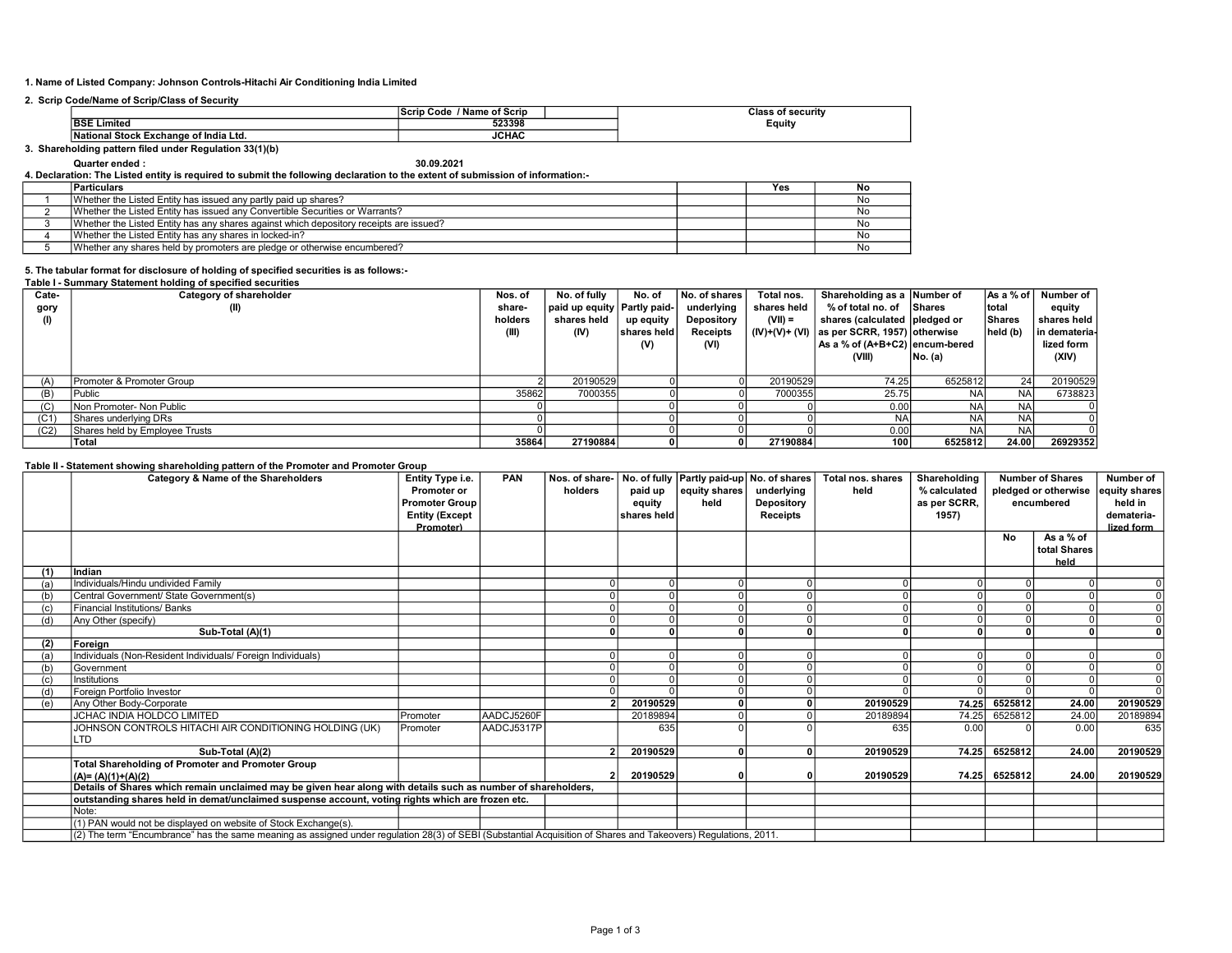| Table III - Statement showing shareholding pattern of the Public shareholder |  |
|------------------------------------------------------------------------------|--|
|                                                                              |  |

| underlying<br>calculated as per<br>Shares<br>total<br>paid up equity<br>up equity<br>shares held<br>equity<br>(II)<br>share-<br>(I)<br>shares held shares held<br>Depository<br>$(VII) =$<br><b>SCRR, 1957)</b><br>pledged or<br>Shares<br>holders<br>shares held<br>$(IV)+(V)+(VI)$ As a % of $(A+B+C2)$ otherwise<br>held (b)<br>(III)<br>(IV)<br>(V)<br><b>Receipts</b><br>in demateria-<br>(VI)<br>(VIII)<br>encum-bered<br>lized form<br>(XIV)<br>No. (a)<br><b>Institutions</b><br>(1)<br>3381279<br>3381279<br>$\mathbf{0}$<br>12.44<br><b>NA</b><br><b>NA</b><br>3381279<br><b>Mutual Funds</b><br>(a)<br>10 <sup>1</sup><br>2463402<br>NA<br><b>NA</b><br>Aditya Birla Sun Life Trustee Private Limited A/C Aditya Birla Sun Life Tax R AAATB0102C<br>2463402<br>$\overline{0}$<br>9.06<br>2463402<br>435220<br>435220<br>1.60<br>NA<br>L And T Mutual Fund Trustee Ltd-L And T Mid Cap Fund<br>AAATC4460E<br>$\overline{0}$<br><b>NA</b><br>435220<br>$\Omega$<br>히<br>$N_A$<br><b>NA</b><br><b>Venture Capital Funds</b><br>0<br>0.00<br>$\Omega$<br>0<br>ΩI<br>$\mathbf{a}$<br>(b)<br>$\overline{0}$<br>$N_A$<br><b>Alternate Investment Funds</b><br>3<br>314165<br>314165<br>1.16<br><b>NA</b><br>314165<br>οI<br>(c)<br>$\overline{\mathfrak{o}}$<br><b>NA</b><br><b>NA</b><br><b>Foreign Venture Capital Investors</b><br>0<br>$\mathbf{0}$<br>$\mathbf{0}$<br>0.00<br>$\mathbf{0}$<br>(d)<br>0<br>52<br>$\overline{0}$<br>257030<br>257030<br><b>NA</b><br><b>NA</b><br>Foreign Portfolio Investors<br>οl<br>0.95<br>(e)<br>$\overline{0}$<br>0.00<br><b>NA</b><br><b>NA</b><br><b>Financial Institutions/ Banks</b><br>$\overline{\phantom{a}}$<br>275<br>275<br>175<br>(f)<br>ΩI<br>$\overline{0}$<br>357<br><b>NA</b><br>357<br>357<br>0.00<br><b>NA</b><br><b>Insurance Companies</b><br>$\mathbf{0}$<br>(q)<br>$\overline{NA}$<br>$\overline{0}$<br><b>NA</b><br><b>Provident Funds/ Pension Funds</b><br>$\overline{0}$<br>$\overline{0}$<br>0.00<br>$\Omega$<br>(h)<br>$\overline{0}$<br>$\overline{0}$<br>$\overline{0}$<br>0.00<br>$N_A$<br><b>NA</b><br><b>Any Other</b><br>$\Omega$<br>0<br>(i)<br>$\Omega$<br>$\overline{\mathbf{0}}$<br>$N_A$<br>$N_A$<br>Sub-Total (B)(1)<br>68<br>3953106<br>3953106<br>14.54<br>3953006<br>οI<br>$\overline{NA}$<br><b>NA</b><br>Central Government/ State Government(s)<br>0<br>0.00<br>(2)<br>$\Omega$<br>$\Omega$<br>$\overline{NA}$<br>$\overline{0}$<br><b>NA</b><br>Sub-Total (B)(2)<br>$\overline{0}$<br>$\overline{0}$<br>$\overline{0}$<br>$\overline{0}$<br>ΩI<br><b>NA</b><br><b>NA</b><br>Non-institutions<br>(3)<br>Individuals -<br><b>NA</b><br><b>NA</b><br>(a)<br>8.11<br>i. Individual shareholders holding nominal share capital up to Rs. 2<br>33617<br>2204065<br>2204065<br>NA<br><b>NA</b><br>1942733<br>lakhs.<br>0.81<br>ii. Individual shareholders holding nominal share capital in excess of<br>221401<br>221401<br><b>NA</b><br><b>NA</b><br>221401<br>Rs. 2 lakhs.<br><b>NBFCs registered with RBI</b><br>1500<br>1500<br><b>NA</b><br><b>NA</b><br>1500<br>0.01<br>(b)<br>0.00<br>$N_A$<br><b>NA</b><br><b>Employee Trusts</b><br> 0 <br>٥I<br>0<br>$\mathbf{a}$<br>(c)<br>$\Omega$<br>Overseas Depositories (holding DRs) (balancing figure)<br>$\overline{0}$<br><b>NA</b><br><b>NA</b><br>οl<br>0<br>0.00<br>(d)<br>$\mathbf{0}$<br>$\Omega$<br><b>NA</b><br>2172<br>620283<br><b>NA</b><br>620183<br><b>Any Other</b><br>620283<br>2.28<br>(e)<br>0.00<br>$N_A$<br><b>NA</b><br>Trusts<br>128<br>128<br>128<br>0.00<br>$N_A$<br>$\overline{NA}$<br>Trust (employee)<br>NA<br><b>IEPF</b><br>0.03<br><b>NA</b><br>8653<br>8653<br>8653<br>585<br>114683<br>114683<br>0.42<br>NA<br>114583<br><b>Hindu Undivided Family</b><br><b>NA</b><br>367<br>35746<br>0.13<br>NA<br><b>NA</b><br>35746<br>35746<br>Non Resident Indians (Non Repat)<br>Non Resident Indians (Repat)<br>953<br>103846<br>103846<br>0.38<br>NA<br><b>NA</b><br>103846<br>3690<br>0.01<br>NA<br>3690<br><b>Limited Liability Partnership</b><br>3690<br><b>NA</b><br>12<br>5264<br>5264<br>$\overline{32}$<br>5264<br>0.02<br>NA<br><b>NA</b><br><b>Clearing Member</b><br>219<br>214934<br>0.79<br>214934<br>NA<br><b>NA</b><br>214934<br><b>Bodies Corporate</b><br>$\overline{NA}$<br>2785817<br>35794<br>3047249<br>3047249<br>11.21<br><b>NA</b><br>Sub-Total (B)(3)<br>$\mathbf{0}$<br>$\mathbf{0}$<br>$\overline{\mathbf{0}}$<br>35862<br>7000355<br>7000355<br>25.75<br><b>NA</b><br>6738823<br>Total Public Shareholding (B)= (B)(1)+(B)(2)+(B)(3)<br>$\overline{0}$<br><b>NA</b><br>Details of the shareholders acting as persons in Concert including their Shareholding (No. and %):<br>Details of Shares which remain unclaimed may be given hear along with details such as number of shareholders, outstanding shares held in demat/unclaimed suspense account, voting rights which are frozen etc.<br>Note:<br>(1) PAN would not be displayed on website of Stock Exchange(s).<br>(2) The above format needs to be disclosed along with the name of following persons:<br>Institutions/Non Institutions holding more than 1% of total number of shares.<br>(3) W.r.t. the information pertaining to Depository Receipts, the same may be disclosed in the respective columns to the extent information available and the balance to be disclosed as held by custodian, | Category & Name of the Shareholders | PAN | Nos. of |  | No. of fully Partly paid- No. of shares | Total nos. | Shareholding % | Number of | As a % of | Number of |
|-------------------------------------------------------------------------------------------------------------------------------------------------------------------------------------------------------------------------------------------------------------------------------------------------------------------------------------------------------------------------------------------------------------------------------------------------------------------------------------------------------------------------------------------------------------------------------------------------------------------------------------------------------------------------------------------------------------------------------------------------------------------------------------------------------------------------------------------------------------------------------------------------------------------------------------------------------------------------------------------------------------------------------------------------------------------------------------------------------------------------------------------------------------------------------------------------------------------------------------------------------------------------------------------------------------------------------------------------------------------------------------------------------------------------------------------------------------------------------------------------------------------------------------------------------------------------------------------------------------------------------------------------------------------------------------------------------------------------------------------------------------------------------------------------------------------------------------------------------------------------------------------------------------------------------------------------------------------------------------------------------------------------------------------------------------------------------------------------------------------------------------------------------------------------------------------------------------------------------------------------------------------------------------------------------------------------------------------------------------------------------------------------------------------------------------------------------------------------------------------------------------------------------------------------------------------------------------------------------------------------------------------------------------------------------------------------------------------------------------------------------------------------------------------------------------------------------------------------------------------------------------------------------------------------------------------------------------------------------------------------------------------------------------------------------------------------------------------------------------------------------------------------------------------------------------------------------------------------------------------------------------------------------------------------------------------------------------------------------------------------------------------------------------------------------------------------------------------------------------------------------------------------------------------------------------------------------------------------------------------------------------------------------------------------------------------------------------------------------------------------------------------------------------------------------------------------------------------------------------------------------------------------------------------------------------------------------------------------------------------------------------------------------------------------------------------------------------------------------------------------------------------------------------------------------------------------------------------------------------------------------------------------------------------------------------------------------------------------------------------------------------------------------------------------------------------------------------------------------------------------------------------------------------------------------------------------------------------------------------------------------------------------------------------------------------------------------------------------------------------------------------------------------------------------------------------------------------------------------------------------------------------------------------------------------------------------------------------------------------------------------------------------------------------------------------------------------------------------------------------------------------------------------------------------------------------------------------------------------------------------------------------------------------------------------------------------------------------------------------|-------------------------------------|-----|---------|--|-----------------------------------------|------------|----------------|-----------|-----------|-----------|
|                                                                                                                                                                                                                                                                                                                                                                                                                                                                                                                                                                                                                                                                                                                                                                                                                                                                                                                                                                                                                                                                                                                                                                                                                                                                                                                                                                                                                                                                                                                                                                                                                                                                                                                                                                                                                                                                                                                                                                                                                                                                                                                                                                                                                                                                                                                                                                                                                                                                                                                                                                                                                                                                                                                                                                                                                                                                                                                                                                                                                                                                                                                                                                                                                                                                                                                                                                                                                                                                                                                                                                                                                                                                                                                                                                                                                                                                                                                                                                                                                                                                                                                                                                                                                                                                                                                                                                                                                                                                                                                                                                                                                                                                                                                                                                                                                                                                                                                                                                                                                                                                                                                                                                                                                                                                                                                                                             |                                     |     |         |  |                                         |            |                |           |           |           |
|                                                                                                                                                                                                                                                                                                                                                                                                                                                                                                                                                                                                                                                                                                                                                                                                                                                                                                                                                                                                                                                                                                                                                                                                                                                                                                                                                                                                                                                                                                                                                                                                                                                                                                                                                                                                                                                                                                                                                                                                                                                                                                                                                                                                                                                                                                                                                                                                                                                                                                                                                                                                                                                                                                                                                                                                                                                                                                                                                                                                                                                                                                                                                                                                                                                                                                                                                                                                                                                                                                                                                                                                                                                                                                                                                                                                                                                                                                                                                                                                                                                                                                                                                                                                                                                                                                                                                                                                                                                                                                                                                                                                                                                                                                                                                                                                                                                                                                                                                                                                                                                                                                                                                                                                                                                                                                                                                             |                                     |     |         |  |                                         |            |                |           |           |           |
| 257030<br>ᅁ<br>$\overline{0}$<br> 0 <br>ᅁ                                                                                                                                                                                                                                                                                                                                                                                                                                                                                                                                                                                                                                                                                                                                                                                                                                                                                                                                                                                                                                                                                                                                                                                                                                                                                                                                                                                                                                                                                                                                                                                                                                                                                                                                                                                                                                                                                                                                                                                                                                                                                                                                                                                                                                                                                                                                                                                                                                                                                                                                                                                                                                                                                                                                                                                                                                                                                                                                                                                                                                                                                                                                                                                                                                                                                                                                                                                                                                                                                                                                                                                                                                                                                                                                                                                                                                                                                                                                                                                                                                                                                                                                                                                                                                                                                                                                                                                                                                                                                                                                                                                                                                                                                                                                                                                                                                                                                                                                                                                                                                                                                                                                                                                                                                                                                                                   |                                     |     |         |  |                                         |            |                |           |           |           |
|                                                                                                                                                                                                                                                                                                                                                                                                                                                                                                                                                                                                                                                                                                                                                                                                                                                                                                                                                                                                                                                                                                                                                                                                                                                                                                                                                                                                                                                                                                                                                                                                                                                                                                                                                                                                                                                                                                                                                                                                                                                                                                                                                                                                                                                                                                                                                                                                                                                                                                                                                                                                                                                                                                                                                                                                                                                                                                                                                                                                                                                                                                                                                                                                                                                                                                                                                                                                                                                                                                                                                                                                                                                                                                                                                                                                                                                                                                                                                                                                                                                                                                                                                                                                                                                                                                                                                                                                                                                                                                                                                                                                                                                                                                                                                                                                                                                                                                                                                                                                                                                                                                                                                                                                                                                                                                                                                             |                                     |     |         |  |                                         |            |                |           |           |           |
|                                                                                                                                                                                                                                                                                                                                                                                                                                                                                                                                                                                                                                                                                                                                                                                                                                                                                                                                                                                                                                                                                                                                                                                                                                                                                                                                                                                                                                                                                                                                                                                                                                                                                                                                                                                                                                                                                                                                                                                                                                                                                                                                                                                                                                                                                                                                                                                                                                                                                                                                                                                                                                                                                                                                                                                                                                                                                                                                                                                                                                                                                                                                                                                                                                                                                                                                                                                                                                                                                                                                                                                                                                                                                                                                                                                                                                                                                                                                                                                                                                                                                                                                                                                                                                                                                                                                                                                                                                                                                                                                                                                                                                                                                                                                                                                                                                                                                                                                                                                                                                                                                                                                                                                                                                                                                                                                                             |                                     |     |         |  |                                         |            |                |           |           |           |
|                                                                                                                                                                                                                                                                                                                                                                                                                                                                                                                                                                                                                                                                                                                                                                                                                                                                                                                                                                                                                                                                                                                                                                                                                                                                                                                                                                                                                                                                                                                                                                                                                                                                                                                                                                                                                                                                                                                                                                                                                                                                                                                                                                                                                                                                                                                                                                                                                                                                                                                                                                                                                                                                                                                                                                                                                                                                                                                                                                                                                                                                                                                                                                                                                                                                                                                                                                                                                                                                                                                                                                                                                                                                                                                                                                                                                                                                                                                                                                                                                                                                                                                                                                                                                                                                                                                                                                                                                                                                                                                                                                                                                                                                                                                                                                                                                                                                                                                                                                                                                                                                                                                                                                                                                                                                                                                                                             |                                     |     |         |  |                                         |            |                |           |           |           |
|                                                                                                                                                                                                                                                                                                                                                                                                                                                                                                                                                                                                                                                                                                                                                                                                                                                                                                                                                                                                                                                                                                                                                                                                                                                                                                                                                                                                                                                                                                                                                                                                                                                                                                                                                                                                                                                                                                                                                                                                                                                                                                                                                                                                                                                                                                                                                                                                                                                                                                                                                                                                                                                                                                                                                                                                                                                                                                                                                                                                                                                                                                                                                                                                                                                                                                                                                                                                                                                                                                                                                                                                                                                                                                                                                                                                                                                                                                                                                                                                                                                                                                                                                                                                                                                                                                                                                                                                                                                                                                                                                                                                                                                                                                                                                                                                                                                                                                                                                                                                                                                                                                                                                                                                                                                                                                                                                             |                                     |     |         |  |                                         |            |                |           |           |           |
|                                                                                                                                                                                                                                                                                                                                                                                                                                                                                                                                                                                                                                                                                                                                                                                                                                                                                                                                                                                                                                                                                                                                                                                                                                                                                                                                                                                                                                                                                                                                                                                                                                                                                                                                                                                                                                                                                                                                                                                                                                                                                                                                                                                                                                                                                                                                                                                                                                                                                                                                                                                                                                                                                                                                                                                                                                                                                                                                                                                                                                                                                                                                                                                                                                                                                                                                                                                                                                                                                                                                                                                                                                                                                                                                                                                                                                                                                                                                                                                                                                                                                                                                                                                                                                                                                                                                                                                                                                                                                                                                                                                                                                                                                                                                                                                                                                                                                                                                                                                                                                                                                                                                                                                                                                                                                                                                                             |                                     |     |         |  |                                         |            |                |           |           |           |
|                                                                                                                                                                                                                                                                                                                                                                                                                                                                                                                                                                                                                                                                                                                                                                                                                                                                                                                                                                                                                                                                                                                                                                                                                                                                                                                                                                                                                                                                                                                                                                                                                                                                                                                                                                                                                                                                                                                                                                                                                                                                                                                                                                                                                                                                                                                                                                                                                                                                                                                                                                                                                                                                                                                                                                                                                                                                                                                                                                                                                                                                                                                                                                                                                                                                                                                                                                                                                                                                                                                                                                                                                                                                                                                                                                                                                                                                                                                                                                                                                                                                                                                                                                                                                                                                                                                                                                                                                                                                                                                                                                                                                                                                                                                                                                                                                                                                                                                                                                                                                                                                                                                                                                                                                                                                                                                                                             |                                     |     |         |  |                                         |            |                |           |           |           |
|                                                                                                                                                                                                                                                                                                                                                                                                                                                                                                                                                                                                                                                                                                                                                                                                                                                                                                                                                                                                                                                                                                                                                                                                                                                                                                                                                                                                                                                                                                                                                                                                                                                                                                                                                                                                                                                                                                                                                                                                                                                                                                                                                                                                                                                                                                                                                                                                                                                                                                                                                                                                                                                                                                                                                                                                                                                                                                                                                                                                                                                                                                                                                                                                                                                                                                                                                                                                                                                                                                                                                                                                                                                                                                                                                                                                                                                                                                                                                                                                                                                                                                                                                                                                                                                                                                                                                                                                                                                                                                                                                                                                                                                                                                                                                                                                                                                                                                                                                                                                                                                                                                                                                                                                                                                                                                                                                             |                                     |     |         |  |                                         |            |                |           |           |           |
|                                                                                                                                                                                                                                                                                                                                                                                                                                                                                                                                                                                                                                                                                                                                                                                                                                                                                                                                                                                                                                                                                                                                                                                                                                                                                                                                                                                                                                                                                                                                                                                                                                                                                                                                                                                                                                                                                                                                                                                                                                                                                                                                                                                                                                                                                                                                                                                                                                                                                                                                                                                                                                                                                                                                                                                                                                                                                                                                                                                                                                                                                                                                                                                                                                                                                                                                                                                                                                                                                                                                                                                                                                                                                                                                                                                                                                                                                                                                                                                                                                                                                                                                                                                                                                                                                                                                                                                                                                                                                                                                                                                                                                                                                                                                                                                                                                                                                                                                                                                                                                                                                                                                                                                                                                                                                                                                                             |                                     |     |         |  |                                         |            |                |           |           |           |
|                                                                                                                                                                                                                                                                                                                                                                                                                                                                                                                                                                                                                                                                                                                                                                                                                                                                                                                                                                                                                                                                                                                                                                                                                                                                                                                                                                                                                                                                                                                                                                                                                                                                                                                                                                                                                                                                                                                                                                                                                                                                                                                                                                                                                                                                                                                                                                                                                                                                                                                                                                                                                                                                                                                                                                                                                                                                                                                                                                                                                                                                                                                                                                                                                                                                                                                                                                                                                                                                                                                                                                                                                                                                                                                                                                                                                                                                                                                                                                                                                                                                                                                                                                                                                                                                                                                                                                                                                                                                                                                                                                                                                                                                                                                                                                                                                                                                                                                                                                                                                                                                                                                                                                                                                                                                                                                                                             |                                     |     |         |  |                                         |            |                |           |           |           |
|                                                                                                                                                                                                                                                                                                                                                                                                                                                                                                                                                                                                                                                                                                                                                                                                                                                                                                                                                                                                                                                                                                                                                                                                                                                                                                                                                                                                                                                                                                                                                                                                                                                                                                                                                                                                                                                                                                                                                                                                                                                                                                                                                                                                                                                                                                                                                                                                                                                                                                                                                                                                                                                                                                                                                                                                                                                                                                                                                                                                                                                                                                                                                                                                                                                                                                                                                                                                                                                                                                                                                                                                                                                                                                                                                                                                                                                                                                                                                                                                                                                                                                                                                                                                                                                                                                                                                                                                                                                                                                                                                                                                                                                                                                                                                                                                                                                                                                                                                                                                                                                                                                                                                                                                                                                                                                                                                             |                                     |     |         |  |                                         |            |                |           |           |           |
|                                                                                                                                                                                                                                                                                                                                                                                                                                                                                                                                                                                                                                                                                                                                                                                                                                                                                                                                                                                                                                                                                                                                                                                                                                                                                                                                                                                                                                                                                                                                                                                                                                                                                                                                                                                                                                                                                                                                                                                                                                                                                                                                                                                                                                                                                                                                                                                                                                                                                                                                                                                                                                                                                                                                                                                                                                                                                                                                                                                                                                                                                                                                                                                                                                                                                                                                                                                                                                                                                                                                                                                                                                                                                                                                                                                                                                                                                                                                                                                                                                                                                                                                                                                                                                                                                                                                                                                                                                                                                                                                                                                                                                                                                                                                                                                                                                                                                                                                                                                                                                                                                                                                                                                                                                                                                                                                                             |                                     |     |         |  |                                         |            |                |           |           |           |
|                                                                                                                                                                                                                                                                                                                                                                                                                                                                                                                                                                                                                                                                                                                                                                                                                                                                                                                                                                                                                                                                                                                                                                                                                                                                                                                                                                                                                                                                                                                                                                                                                                                                                                                                                                                                                                                                                                                                                                                                                                                                                                                                                                                                                                                                                                                                                                                                                                                                                                                                                                                                                                                                                                                                                                                                                                                                                                                                                                                                                                                                                                                                                                                                                                                                                                                                                                                                                                                                                                                                                                                                                                                                                                                                                                                                                                                                                                                                                                                                                                                                                                                                                                                                                                                                                                                                                                                                                                                                                                                                                                                                                                                                                                                                                                                                                                                                                                                                                                                                                                                                                                                                                                                                                                                                                                                                                             |                                     |     |         |  |                                         |            |                |           |           |           |
|                                                                                                                                                                                                                                                                                                                                                                                                                                                                                                                                                                                                                                                                                                                                                                                                                                                                                                                                                                                                                                                                                                                                                                                                                                                                                                                                                                                                                                                                                                                                                                                                                                                                                                                                                                                                                                                                                                                                                                                                                                                                                                                                                                                                                                                                                                                                                                                                                                                                                                                                                                                                                                                                                                                                                                                                                                                                                                                                                                                                                                                                                                                                                                                                                                                                                                                                                                                                                                                                                                                                                                                                                                                                                                                                                                                                                                                                                                                                                                                                                                                                                                                                                                                                                                                                                                                                                                                                                                                                                                                                                                                                                                                                                                                                                                                                                                                                                                                                                                                                                                                                                                                                                                                                                                                                                                                                                             |                                     |     |         |  |                                         |            |                |           |           |           |
|                                                                                                                                                                                                                                                                                                                                                                                                                                                                                                                                                                                                                                                                                                                                                                                                                                                                                                                                                                                                                                                                                                                                                                                                                                                                                                                                                                                                                                                                                                                                                                                                                                                                                                                                                                                                                                                                                                                                                                                                                                                                                                                                                                                                                                                                                                                                                                                                                                                                                                                                                                                                                                                                                                                                                                                                                                                                                                                                                                                                                                                                                                                                                                                                                                                                                                                                                                                                                                                                                                                                                                                                                                                                                                                                                                                                                                                                                                                                                                                                                                                                                                                                                                                                                                                                                                                                                                                                                                                                                                                                                                                                                                                                                                                                                                                                                                                                                                                                                                                                                                                                                                                                                                                                                                                                                                                                                             |                                     |     |         |  |                                         |            |                |           |           |           |
|                                                                                                                                                                                                                                                                                                                                                                                                                                                                                                                                                                                                                                                                                                                                                                                                                                                                                                                                                                                                                                                                                                                                                                                                                                                                                                                                                                                                                                                                                                                                                                                                                                                                                                                                                                                                                                                                                                                                                                                                                                                                                                                                                                                                                                                                                                                                                                                                                                                                                                                                                                                                                                                                                                                                                                                                                                                                                                                                                                                                                                                                                                                                                                                                                                                                                                                                                                                                                                                                                                                                                                                                                                                                                                                                                                                                                                                                                                                                                                                                                                                                                                                                                                                                                                                                                                                                                                                                                                                                                                                                                                                                                                                                                                                                                                                                                                                                                                                                                                                                                                                                                                                                                                                                                                                                                                                                                             |                                     |     |         |  |                                         |            |                |           |           |           |
|                                                                                                                                                                                                                                                                                                                                                                                                                                                                                                                                                                                                                                                                                                                                                                                                                                                                                                                                                                                                                                                                                                                                                                                                                                                                                                                                                                                                                                                                                                                                                                                                                                                                                                                                                                                                                                                                                                                                                                                                                                                                                                                                                                                                                                                                                                                                                                                                                                                                                                                                                                                                                                                                                                                                                                                                                                                                                                                                                                                                                                                                                                                                                                                                                                                                                                                                                                                                                                                                                                                                                                                                                                                                                                                                                                                                                                                                                                                                                                                                                                                                                                                                                                                                                                                                                                                                                                                                                                                                                                                                                                                                                                                                                                                                                                                                                                                                                                                                                                                                                                                                                                                                                                                                                                                                                                                                                             |                                     |     |         |  |                                         |            |                |           |           |           |
|                                                                                                                                                                                                                                                                                                                                                                                                                                                                                                                                                                                                                                                                                                                                                                                                                                                                                                                                                                                                                                                                                                                                                                                                                                                                                                                                                                                                                                                                                                                                                                                                                                                                                                                                                                                                                                                                                                                                                                                                                                                                                                                                                                                                                                                                                                                                                                                                                                                                                                                                                                                                                                                                                                                                                                                                                                                                                                                                                                                                                                                                                                                                                                                                                                                                                                                                                                                                                                                                                                                                                                                                                                                                                                                                                                                                                                                                                                                                                                                                                                                                                                                                                                                                                                                                                                                                                                                                                                                                                                                                                                                                                                                                                                                                                                                                                                                                                                                                                                                                                                                                                                                                                                                                                                                                                                                                                             |                                     |     |         |  |                                         |            |                |           |           |           |
|                                                                                                                                                                                                                                                                                                                                                                                                                                                                                                                                                                                                                                                                                                                                                                                                                                                                                                                                                                                                                                                                                                                                                                                                                                                                                                                                                                                                                                                                                                                                                                                                                                                                                                                                                                                                                                                                                                                                                                                                                                                                                                                                                                                                                                                                                                                                                                                                                                                                                                                                                                                                                                                                                                                                                                                                                                                                                                                                                                                                                                                                                                                                                                                                                                                                                                                                                                                                                                                                                                                                                                                                                                                                                                                                                                                                                                                                                                                                                                                                                                                                                                                                                                                                                                                                                                                                                                                                                                                                                                                                                                                                                                                                                                                                                                                                                                                                                                                                                                                                                                                                                                                                                                                                                                                                                                                                                             |                                     |     |         |  |                                         |            |                |           |           |           |
|                                                                                                                                                                                                                                                                                                                                                                                                                                                                                                                                                                                                                                                                                                                                                                                                                                                                                                                                                                                                                                                                                                                                                                                                                                                                                                                                                                                                                                                                                                                                                                                                                                                                                                                                                                                                                                                                                                                                                                                                                                                                                                                                                                                                                                                                                                                                                                                                                                                                                                                                                                                                                                                                                                                                                                                                                                                                                                                                                                                                                                                                                                                                                                                                                                                                                                                                                                                                                                                                                                                                                                                                                                                                                                                                                                                                                                                                                                                                                                                                                                                                                                                                                                                                                                                                                                                                                                                                                                                                                                                                                                                                                                                                                                                                                                                                                                                                                                                                                                                                                                                                                                                                                                                                                                                                                                                                                             |                                     |     |         |  |                                         |            |                |           |           |           |
|                                                                                                                                                                                                                                                                                                                                                                                                                                                                                                                                                                                                                                                                                                                                                                                                                                                                                                                                                                                                                                                                                                                                                                                                                                                                                                                                                                                                                                                                                                                                                                                                                                                                                                                                                                                                                                                                                                                                                                                                                                                                                                                                                                                                                                                                                                                                                                                                                                                                                                                                                                                                                                                                                                                                                                                                                                                                                                                                                                                                                                                                                                                                                                                                                                                                                                                                                                                                                                                                                                                                                                                                                                                                                                                                                                                                                                                                                                                                                                                                                                                                                                                                                                                                                                                                                                                                                                                                                                                                                                                                                                                                                                                                                                                                                                                                                                                                                                                                                                                                                                                                                                                                                                                                                                                                                                                                                             |                                     |     |         |  |                                         |            |                |           |           |           |
|                                                                                                                                                                                                                                                                                                                                                                                                                                                                                                                                                                                                                                                                                                                                                                                                                                                                                                                                                                                                                                                                                                                                                                                                                                                                                                                                                                                                                                                                                                                                                                                                                                                                                                                                                                                                                                                                                                                                                                                                                                                                                                                                                                                                                                                                                                                                                                                                                                                                                                                                                                                                                                                                                                                                                                                                                                                                                                                                                                                                                                                                                                                                                                                                                                                                                                                                                                                                                                                                                                                                                                                                                                                                                                                                                                                                                                                                                                                                                                                                                                                                                                                                                                                                                                                                                                                                                                                                                                                                                                                                                                                                                                                                                                                                                                                                                                                                                                                                                                                                                                                                                                                                                                                                                                                                                                                                                             |                                     |     |         |  |                                         |            |                |           |           |           |
|                                                                                                                                                                                                                                                                                                                                                                                                                                                                                                                                                                                                                                                                                                                                                                                                                                                                                                                                                                                                                                                                                                                                                                                                                                                                                                                                                                                                                                                                                                                                                                                                                                                                                                                                                                                                                                                                                                                                                                                                                                                                                                                                                                                                                                                                                                                                                                                                                                                                                                                                                                                                                                                                                                                                                                                                                                                                                                                                                                                                                                                                                                                                                                                                                                                                                                                                                                                                                                                                                                                                                                                                                                                                                                                                                                                                                                                                                                                                                                                                                                                                                                                                                                                                                                                                                                                                                                                                                                                                                                                                                                                                                                                                                                                                                                                                                                                                                                                                                                                                                                                                                                                                                                                                                                                                                                                                                             |                                     |     |         |  |                                         |            |                |           |           |           |
|                                                                                                                                                                                                                                                                                                                                                                                                                                                                                                                                                                                                                                                                                                                                                                                                                                                                                                                                                                                                                                                                                                                                                                                                                                                                                                                                                                                                                                                                                                                                                                                                                                                                                                                                                                                                                                                                                                                                                                                                                                                                                                                                                                                                                                                                                                                                                                                                                                                                                                                                                                                                                                                                                                                                                                                                                                                                                                                                                                                                                                                                                                                                                                                                                                                                                                                                                                                                                                                                                                                                                                                                                                                                                                                                                                                                                                                                                                                                                                                                                                                                                                                                                                                                                                                                                                                                                                                                                                                                                                                                                                                                                                                                                                                                                                                                                                                                                                                                                                                                                                                                                                                                                                                                                                                                                                                                                             |                                     |     |         |  |                                         |            |                |           |           |           |
|                                                                                                                                                                                                                                                                                                                                                                                                                                                                                                                                                                                                                                                                                                                                                                                                                                                                                                                                                                                                                                                                                                                                                                                                                                                                                                                                                                                                                                                                                                                                                                                                                                                                                                                                                                                                                                                                                                                                                                                                                                                                                                                                                                                                                                                                                                                                                                                                                                                                                                                                                                                                                                                                                                                                                                                                                                                                                                                                                                                                                                                                                                                                                                                                                                                                                                                                                                                                                                                                                                                                                                                                                                                                                                                                                                                                                                                                                                                                                                                                                                                                                                                                                                                                                                                                                                                                                                                                                                                                                                                                                                                                                                                                                                                                                                                                                                                                                                                                                                                                                                                                                                                                                                                                                                                                                                                                                             |                                     |     |         |  |                                         |            |                |           |           |           |
|                                                                                                                                                                                                                                                                                                                                                                                                                                                                                                                                                                                                                                                                                                                                                                                                                                                                                                                                                                                                                                                                                                                                                                                                                                                                                                                                                                                                                                                                                                                                                                                                                                                                                                                                                                                                                                                                                                                                                                                                                                                                                                                                                                                                                                                                                                                                                                                                                                                                                                                                                                                                                                                                                                                                                                                                                                                                                                                                                                                                                                                                                                                                                                                                                                                                                                                                                                                                                                                                                                                                                                                                                                                                                                                                                                                                                                                                                                                                                                                                                                                                                                                                                                                                                                                                                                                                                                                                                                                                                                                                                                                                                                                                                                                                                                                                                                                                                                                                                                                                                                                                                                                                                                                                                                                                                                                                                             |                                     |     |         |  |                                         |            |                |           |           |           |
|                                                                                                                                                                                                                                                                                                                                                                                                                                                                                                                                                                                                                                                                                                                                                                                                                                                                                                                                                                                                                                                                                                                                                                                                                                                                                                                                                                                                                                                                                                                                                                                                                                                                                                                                                                                                                                                                                                                                                                                                                                                                                                                                                                                                                                                                                                                                                                                                                                                                                                                                                                                                                                                                                                                                                                                                                                                                                                                                                                                                                                                                                                                                                                                                                                                                                                                                                                                                                                                                                                                                                                                                                                                                                                                                                                                                                                                                                                                                                                                                                                                                                                                                                                                                                                                                                                                                                                                                                                                                                                                                                                                                                                                                                                                                                                                                                                                                                                                                                                                                                                                                                                                                                                                                                                                                                                                                                             |                                     |     |         |  |                                         |            |                |           |           |           |
|                                                                                                                                                                                                                                                                                                                                                                                                                                                                                                                                                                                                                                                                                                                                                                                                                                                                                                                                                                                                                                                                                                                                                                                                                                                                                                                                                                                                                                                                                                                                                                                                                                                                                                                                                                                                                                                                                                                                                                                                                                                                                                                                                                                                                                                                                                                                                                                                                                                                                                                                                                                                                                                                                                                                                                                                                                                                                                                                                                                                                                                                                                                                                                                                                                                                                                                                                                                                                                                                                                                                                                                                                                                                                                                                                                                                                                                                                                                                                                                                                                                                                                                                                                                                                                                                                                                                                                                                                                                                                                                                                                                                                                                                                                                                                                                                                                                                                                                                                                                                                                                                                                                                                                                                                                                                                                                                                             |                                     |     |         |  |                                         |            |                |           |           |           |
|                                                                                                                                                                                                                                                                                                                                                                                                                                                                                                                                                                                                                                                                                                                                                                                                                                                                                                                                                                                                                                                                                                                                                                                                                                                                                                                                                                                                                                                                                                                                                                                                                                                                                                                                                                                                                                                                                                                                                                                                                                                                                                                                                                                                                                                                                                                                                                                                                                                                                                                                                                                                                                                                                                                                                                                                                                                                                                                                                                                                                                                                                                                                                                                                                                                                                                                                                                                                                                                                                                                                                                                                                                                                                                                                                                                                                                                                                                                                                                                                                                                                                                                                                                                                                                                                                                                                                                                                                                                                                                                                                                                                                                                                                                                                                                                                                                                                                                                                                                                                                                                                                                                                                                                                                                                                                                                                                             |                                     |     |         |  |                                         |            |                |           |           |           |
|                                                                                                                                                                                                                                                                                                                                                                                                                                                                                                                                                                                                                                                                                                                                                                                                                                                                                                                                                                                                                                                                                                                                                                                                                                                                                                                                                                                                                                                                                                                                                                                                                                                                                                                                                                                                                                                                                                                                                                                                                                                                                                                                                                                                                                                                                                                                                                                                                                                                                                                                                                                                                                                                                                                                                                                                                                                                                                                                                                                                                                                                                                                                                                                                                                                                                                                                                                                                                                                                                                                                                                                                                                                                                                                                                                                                                                                                                                                                                                                                                                                                                                                                                                                                                                                                                                                                                                                                                                                                                                                                                                                                                                                                                                                                                                                                                                                                                                                                                                                                                                                                                                                                                                                                                                                                                                                                                             |                                     |     |         |  |                                         |            |                |           |           |           |
|                                                                                                                                                                                                                                                                                                                                                                                                                                                                                                                                                                                                                                                                                                                                                                                                                                                                                                                                                                                                                                                                                                                                                                                                                                                                                                                                                                                                                                                                                                                                                                                                                                                                                                                                                                                                                                                                                                                                                                                                                                                                                                                                                                                                                                                                                                                                                                                                                                                                                                                                                                                                                                                                                                                                                                                                                                                                                                                                                                                                                                                                                                                                                                                                                                                                                                                                                                                                                                                                                                                                                                                                                                                                                                                                                                                                                                                                                                                                                                                                                                                                                                                                                                                                                                                                                                                                                                                                                                                                                                                                                                                                                                                                                                                                                                                                                                                                                                                                                                                                                                                                                                                                                                                                                                                                                                                                                             |                                     |     |         |  |                                         |            |                |           |           |           |
|                                                                                                                                                                                                                                                                                                                                                                                                                                                                                                                                                                                                                                                                                                                                                                                                                                                                                                                                                                                                                                                                                                                                                                                                                                                                                                                                                                                                                                                                                                                                                                                                                                                                                                                                                                                                                                                                                                                                                                                                                                                                                                                                                                                                                                                                                                                                                                                                                                                                                                                                                                                                                                                                                                                                                                                                                                                                                                                                                                                                                                                                                                                                                                                                                                                                                                                                                                                                                                                                                                                                                                                                                                                                                                                                                                                                                                                                                                                                                                                                                                                                                                                                                                                                                                                                                                                                                                                                                                                                                                                                                                                                                                                                                                                                                                                                                                                                                                                                                                                                                                                                                                                                                                                                                                                                                                                                                             |                                     |     |         |  |                                         |            |                |           |           |           |
|                                                                                                                                                                                                                                                                                                                                                                                                                                                                                                                                                                                                                                                                                                                                                                                                                                                                                                                                                                                                                                                                                                                                                                                                                                                                                                                                                                                                                                                                                                                                                                                                                                                                                                                                                                                                                                                                                                                                                                                                                                                                                                                                                                                                                                                                                                                                                                                                                                                                                                                                                                                                                                                                                                                                                                                                                                                                                                                                                                                                                                                                                                                                                                                                                                                                                                                                                                                                                                                                                                                                                                                                                                                                                                                                                                                                                                                                                                                                                                                                                                                                                                                                                                                                                                                                                                                                                                                                                                                                                                                                                                                                                                                                                                                                                                                                                                                                                                                                                                                                                                                                                                                                                                                                                                                                                                                                                             |                                     |     |         |  |                                         |            |                |           |           |           |
|                                                                                                                                                                                                                                                                                                                                                                                                                                                                                                                                                                                                                                                                                                                                                                                                                                                                                                                                                                                                                                                                                                                                                                                                                                                                                                                                                                                                                                                                                                                                                                                                                                                                                                                                                                                                                                                                                                                                                                                                                                                                                                                                                                                                                                                                                                                                                                                                                                                                                                                                                                                                                                                                                                                                                                                                                                                                                                                                                                                                                                                                                                                                                                                                                                                                                                                                                                                                                                                                                                                                                                                                                                                                                                                                                                                                                                                                                                                                                                                                                                                                                                                                                                                                                                                                                                                                                                                                                                                                                                                                                                                                                                                                                                                                                                                                                                                                                                                                                                                                                                                                                                                                                                                                                                                                                                                                                             |                                     |     |         |  |                                         |            |                |           |           |           |
|                                                                                                                                                                                                                                                                                                                                                                                                                                                                                                                                                                                                                                                                                                                                                                                                                                                                                                                                                                                                                                                                                                                                                                                                                                                                                                                                                                                                                                                                                                                                                                                                                                                                                                                                                                                                                                                                                                                                                                                                                                                                                                                                                                                                                                                                                                                                                                                                                                                                                                                                                                                                                                                                                                                                                                                                                                                                                                                                                                                                                                                                                                                                                                                                                                                                                                                                                                                                                                                                                                                                                                                                                                                                                                                                                                                                                                                                                                                                                                                                                                                                                                                                                                                                                                                                                                                                                                                                                                                                                                                                                                                                                                                                                                                                                                                                                                                                                                                                                                                                                                                                                                                                                                                                                                                                                                                                                             |                                     |     |         |  |                                         |            |                |           |           |           |
|                                                                                                                                                                                                                                                                                                                                                                                                                                                                                                                                                                                                                                                                                                                                                                                                                                                                                                                                                                                                                                                                                                                                                                                                                                                                                                                                                                                                                                                                                                                                                                                                                                                                                                                                                                                                                                                                                                                                                                                                                                                                                                                                                                                                                                                                                                                                                                                                                                                                                                                                                                                                                                                                                                                                                                                                                                                                                                                                                                                                                                                                                                                                                                                                                                                                                                                                                                                                                                                                                                                                                                                                                                                                                                                                                                                                                                                                                                                                                                                                                                                                                                                                                                                                                                                                                                                                                                                                                                                                                                                                                                                                                                                                                                                                                                                                                                                                                                                                                                                                                                                                                                                                                                                                                                                                                                                                                             |                                     |     |         |  |                                         |            |                |           |           |           |
|                                                                                                                                                                                                                                                                                                                                                                                                                                                                                                                                                                                                                                                                                                                                                                                                                                                                                                                                                                                                                                                                                                                                                                                                                                                                                                                                                                                                                                                                                                                                                                                                                                                                                                                                                                                                                                                                                                                                                                                                                                                                                                                                                                                                                                                                                                                                                                                                                                                                                                                                                                                                                                                                                                                                                                                                                                                                                                                                                                                                                                                                                                                                                                                                                                                                                                                                                                                                                                                                                                                                                                                                                                                                                                                                                                                                                                                                                                                                                                                                                                                                                                                                                                                                                                                                                                                                                                                                                                                                                                                                                                                                                                                                                                                                                                                                                                                                                                                                                                                                                                                                                                                                                                                                                                                                                                                                                             |                                     |     |         |  |                                         |            |                |           |           |           |
|                                                                                                                                                                                                                                                                                                                                                                                                                                                                                                                                                                                                                                                                                                                                                                                                                                                                                                                                                                                                                                                                                                                                                                                                                                                                                                                                                                                                                                                                                                                                                                                                                                                                                                                                                                                                                                                                                                                                                                                                                                                                                                                                                                                                                                                                                                                                                                                                                                                                                                                                                                                                                                                                                                                                                                                                                                                                                                                                                                                                                                                                                                                                                                                                                                                                                                                                                                                                                                                                                                                                                                                                                                                                                                                                                                                                                                                                                                                                                                                                                                                                                                                                                                                                                                                                                                                                                                                                                                                                                                                                                                                                                                                                                                                                                                                                                                                                                                                                                                                                                                                                                                                                                                                                                                                                                                                                                             |                                     |     |         |  |                                         |            |                |           |           |           |
|                                                                                                                                                                                                                                                                                                                                                                                                                                                                                                                                                                                                                                                                                                                                                                                                                                                                                                                                                                                                                                                                                                                                                                                                                                                                                                                                                                                                                                                                                                                                                                                                                                                                                                                                                                                                                                                                                                                                                                                                                                                                                                                                                                                                                                                                                                                                                                                                                                                                                                                                                                                                                                                                                                                                                                                                                                                                                                                                                                                                                                                                                                                                                                                                                                                                                                                                                                                                                                                                                                                                                                                                                                                                                                                                                                                                                                                                                                                                                                                                                                                                                                                                                                                                                                                                                                                                                                                                                                                                                                                                                                                                                                                                                                                                                                                                                                                                                                                                                                                                                                                                                                                                                                                                                                                                                                                                                             |                                     |     |         |  |                                         |            |                |           |           |           |
|                                                                                                                                                                                                                                                                                                                                                                                                                                                                                                                                                                                                                                                                                                                                                                                                                                                                                                                                                                                                                                                                                                                                                                                                                                                                                                                                                                                                                                                                                                                                                                                                                                                                                                                                                                                                                                                                                                                                                                                                                                                                                                                                                                                                                                                                                                                                                                                                                                                                                                                                                                                                                                                                                                                                                                                                                                                                                                                                                                                                                                                                                                                                                                                                                                                                                                                                                                                                                                                                                                                                                                                                                                                                                                                                                                                                                                                                                                                                                                                                                                                                                                                                                                                                                                                                                                                                                                                                                                                                                                                                                                                                                                                                                                                                                                                                                                                                                                                                                                                                                                                                                                                                                                                                                                                                                                                                                             |                                     |     |         |  |                                         |            |                |           |           |           |
|                                                                                                                                                                                                                                                                                                                                                                                                                                                                                                                                                                                                                                                                                                                                                                                                                                                                                                                                                                                                                                                                                                                                                                                                                                                                                                                                                                                                                                                                                                                                                                                                                                                                                                                                                                                                                                                                                                                                                                                                                                                                                                                                                                                                                                                                                                                                                                                                                                                                                                                                                                                                                                                                                                                                                                                                                                                                                                                                                                                                                                                                                                                                                                                                                                                                                                                                                                                                                                                                                                                                                                                                                                                                                                                                                                                                                                                                                                                                                                                                                                                                                                                                                                                                                                                                                                                                                                                                                                                                                                                                                                                                                                                                                                                                                                                                                                                                                                                                                                                                                                                                                                                                                                                                                                                                                                                                                             |                                     |     |         |  |                                         |            |                |           |           |           |
|                                                                                                                                                                                                                                                                                                                                                                                                                                                                                                                                                                                                                                                                                                                                                                                                                                                                                                                                                                                                                                                                                                                                                                                                                                                                                                                                                                                                                                                                                                                                                                                                                                                                                                                                                                                                                                                                                                                                                                                                                                                                                                                                                                                                                                                                                                                                                                                                                                                                                                                                                                                                                                                                                                                                                                                                                                                                                                                                                                                                                                                                                                                                                                                                                                                                                                                                                                                                                                                                                                                                                                                                                                                                                                                                                                                                                                                                                                                                                                                                                                                                                                                                                                                                                                                                                                                                                                                                                                                                                                                                                                                                                                                                                                                                                                                                                                                                                                                                                                                                                                                                                                                                                                                                                                                                                                                                                             |                                     |     |         |  |                                         |            |                |           |           |           |
|                                                                                                                                                                                                                                                                                                                                                                                                                                                                                                                                                                                                                                                                                                                                                                                                                                                                                                                                                                                                                                                                                                                                                                                                                                                                                                                                                                                                                                                                                                                                                                                                                                                                                                                                                                                                                                                                                                                                                                                                                                                                                                                                                                                                                                                                                                                                                                                                                                                                                                                                                                                                                                                                                                                                                                                                                                                                                                                                                                                                                                                                                                                                                                                                                                                                                                                                                                                                                                                                                                                                                                                                                                                                                                                                                                                                                                                                                                                                                                                                                                                                                                                                                                                                                                                                                                                                                                                                                                                                                                                                                                                                                                                                                                                                                                                                                                                                                                                                                                                                                                                                                                                                                                                                                                                                                                                                                             |                                     |     |         |  |                                         |            |                |           |           |           |
|                                                                                                                                                                                                                                                                                                                                                                                                                                                                                                                                                                                                                                                                                                                                                                                                                                                                                                                                                                                                                                                                                                                                                                                                                                                                                                                                                                                                                                                                                                                                                                                                                                                                                                                                                                                                                                                                                                                                                                                                                                                                                                                                                                                                                                                                                                                                                                                                                                                                                                                                                                                                                                                                                                                                                                                                                                                                                                                                                                                                                                                                                                                                                                                                                                                                                                                                                                                                                                                                                                                                                                                                                                                                                                                                                                                                                                                                                                                                                                                                                                                                                                                                                                                                                                                                                                                                                                                                                                                                                                                                                                                                                                                                                                                                                                                                                                                                                                                                                                                                                                                                                                                                                                                                                                                                                                                                                             |                                     |     |         |  |                                         |            |                |           |           |           |
|                                                                                                                                                                                                                                                                                                                                                                                                                                                                                                                                                                                                                                                                                                                                                                                                                                                                                                                                                                                                                                                                                                                                                                                                                                                                                                                                                                                                                                                                                                                                                                                                                                                                                                                                                                                                                                                                                                                                                                                                                                                                                                                                                                                                                                                                                                                                                                                                                                                                                                                                                                                                                                                                                                                                                                                                                                                                                                                                                                                                                                                                                                                                                                                                                                                                                                                                                                                                                                                                                                                                                                                                                                                                                                                                                                                                                                                                                                                                                                                                                                                                                                                                                                                                                                                                                                                                                                                                                                                                                                                                                                                                                                                                                                                                                                                                                                                                                                                                                                                                                                                                                                                                                                                                                                                                                                                                                             |                                     |     |         |  |                                         |            |                |           |           |           |